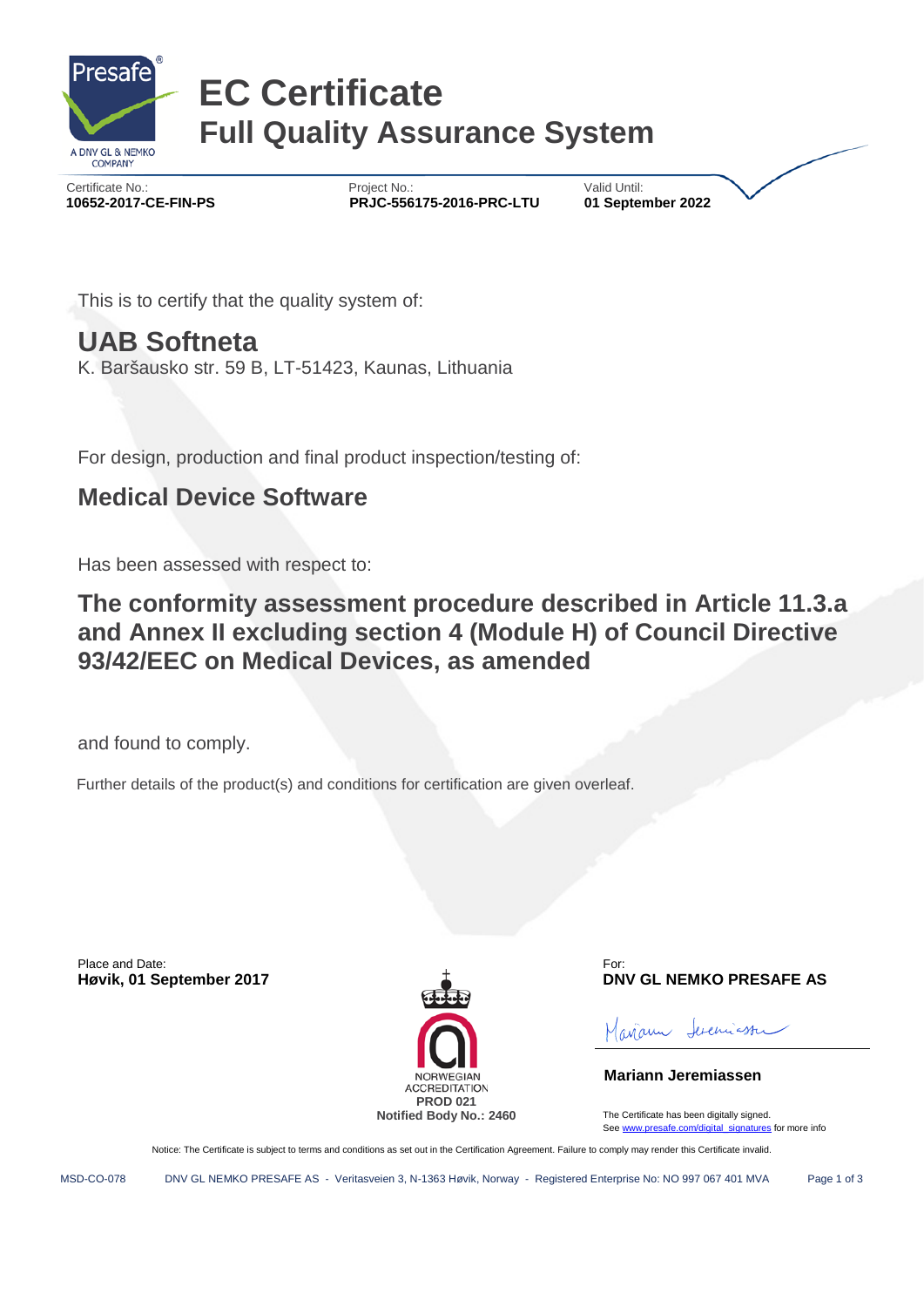

# **EC Certificate Full Quality Assurance System**

 Certificate No.: Project No.: Valid Until:  **10652-2017-CE-FIN-PS PRJC-556175-2016-PRC-LTU 01 September 2022**

#### **Jurisdiction**

Application of Council Directive 93/42/EEC of 14 June 1993, adopted as "Forskrift for Medisinsk Utstyr" by the Norwegian Ministry of Health and Care Services.

Certificate history:

| <b>Revision</b> | <b>Description</b>          | <b>Issue Date</b> |
|-----------------|-----------------------------|-------------------|
|                 | <b>Original Certificate</b> | 2017-09-01        |

Products covered by this Certificate:

| <b>Product Description</b>     | <b>Product Name</b> | <b>Class</b> |
|--------------------------------|---------------------|--------------|
| <b>Medical Device Software</b> | <b>MedDream</b>     |              |

The complete list of devices is filed with the Notified Body

#### **Sites covered by this certificate**

| <b>Site Name</b>    | <b>Address</b>                                 |
|---------------------|------------------------------------------------|
| <b>UAB</b> Softneta | K.Baršausko g. 59B, LT-51423 Kaunas, Lithuania |